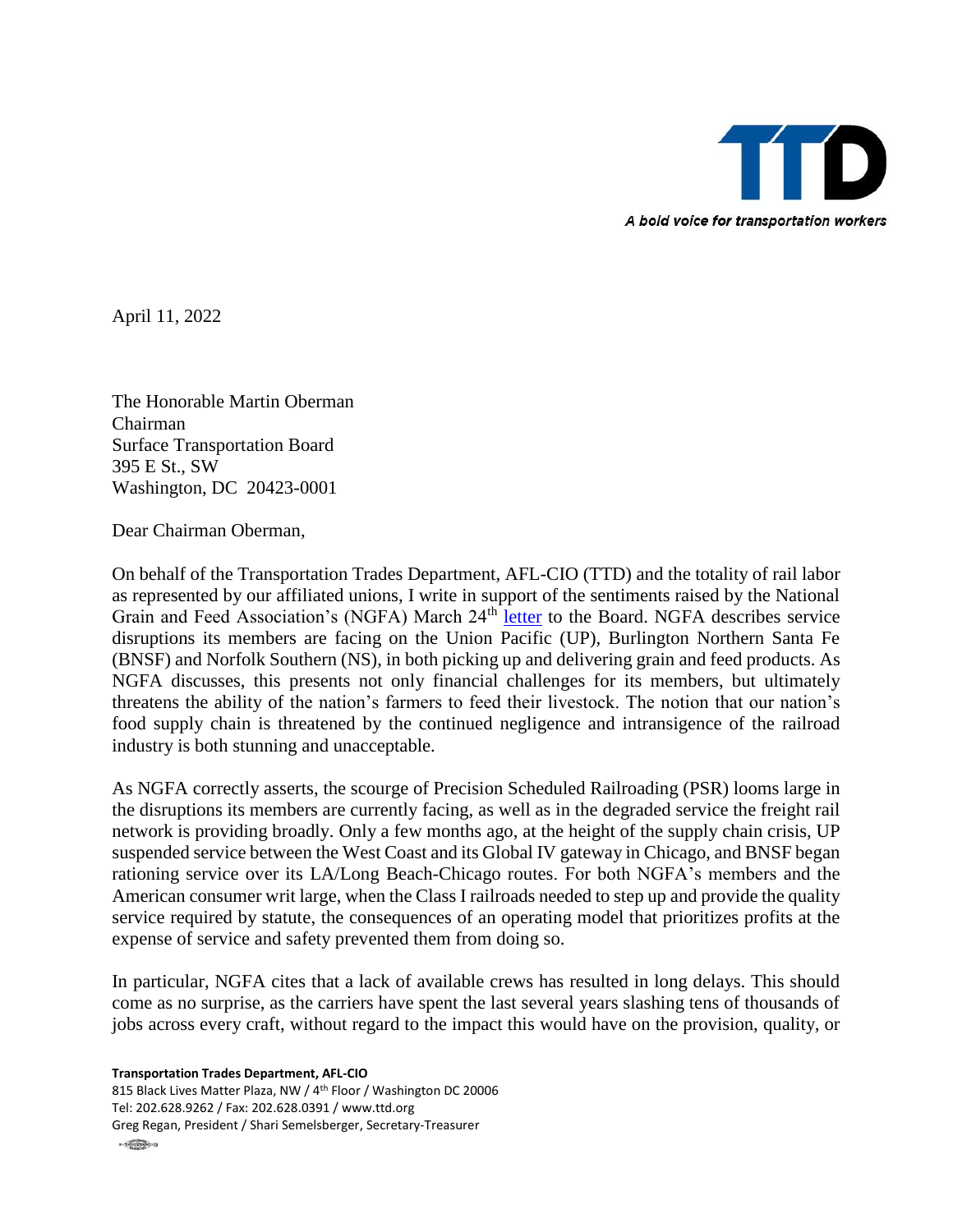frequency of service. With regard to crew shortages, in the five years prior to the pandemic BNSF cut its Train and Engine (T&E) workforce by 27%. NS has cut 24% of such employees, and UP has cut 32%.<sup>1</sup> It is completely unsurprising that this would result in crew shortages and rigid inflexibility in the network. These cuts have occurred with complete impunity for the railroads, and we continue to urge the Board to consider the impacts of these ill-considered mass layoffs on service quality.

For the employees that remain, Class I railroads have [pursued policies determined to degrade](https://ttd.org/policy/policy-statements/opposing-abusive-railroad-attendance-policies/) what remains of job quality, dignity at work, and rail safety. The recent adoption of overly punitive and abusive attendance policies at BNSF and UP are indicative of this paradigm. Rather than pursue real measures to return headcount to appropriate levels, the carriers have instead focused on extracting maximal hours from the existing workforce under the threat of discipline and termination. In an industry where fatigue is already endemic, further increasing the workload for existing employees is simply unsustainable. Not only do these policies invite further safety risks into the system, they are directly contributing to degradation of formerly good jobs on the railroad. Our unions are aware of several hundred resignations at BNSF in response to the adoption of its Hi-Viz attendance policy. At a time when NGFA's members and other shippers like [Growth](https://growthenergy.org/wp-content/uploads/2022/04/RailServiceIssuesSTBApril082022.pdf)  [Energy](https://growthenergy.org/wp-content/uploads/2022/04/RailServiceIssuesSTBApril082022.pdf) are clamoring for more service it is remarkable that a railroad is taking actions that are demonstrably driving its own employees away.

It is for these reasons that we wholeheartedly reject the characterizations of the issue in BNSF's March 30<sup>th</sup> [reply.](https://www.stb.gov/wp-content/uploads/BNSF-response-to-NGFA-03302022.pdf) BNSF's statement waving away the issues of crew shortages and citing, "the same attrition and hiring obstacles that nearly all U.S. corporations are experiencing at the moment" is simply inaccurate. The situation that BNSF and the other Class I carriers find themselves in is solely of their own making – they unceremoniously eliminated thousands of T&E employees prior to realizing their services were needed, and have degraded job quality to the point that they are unnecessarily increasing attrition and discouraging new entrants to this essential workforce. We are also unimpressed by BNSF's comment that it has increased its T&E workforce by 3.6% year-over-year as of February, when headcount is still down 9% from the beginning of the pandemic (March 2020). This rate has continued to be divorced from the return of carloads from a pandemic low point, and has only come as a response to the crisis circumstances the carrier has now found itself in.

It must also be recognized that the current shortage of T&E employees has been negatively compounded by BNSF's refusal to properly manage the employees that they have. The vast majority of T&E employees have no assigned days off, and predictability for when they are called to work is nearly non-existent. They are forced to leave home for work while fatigued and sick, or face disciplinary consequences, with as little as two hours' notice on a daily basis. Once on the job, T&E employees frequently find themselves stuck on trains waiting for a relief crew, after having worked the maximum hours allowed under FRA's Hours of Service laws, further delaying their arrival at their away from home hotel and the start of their required rest for their trip home.

 $\overline{a}$ 

<sup>1</sup> STB Employment Data, Jan 2015-Jan 2020.